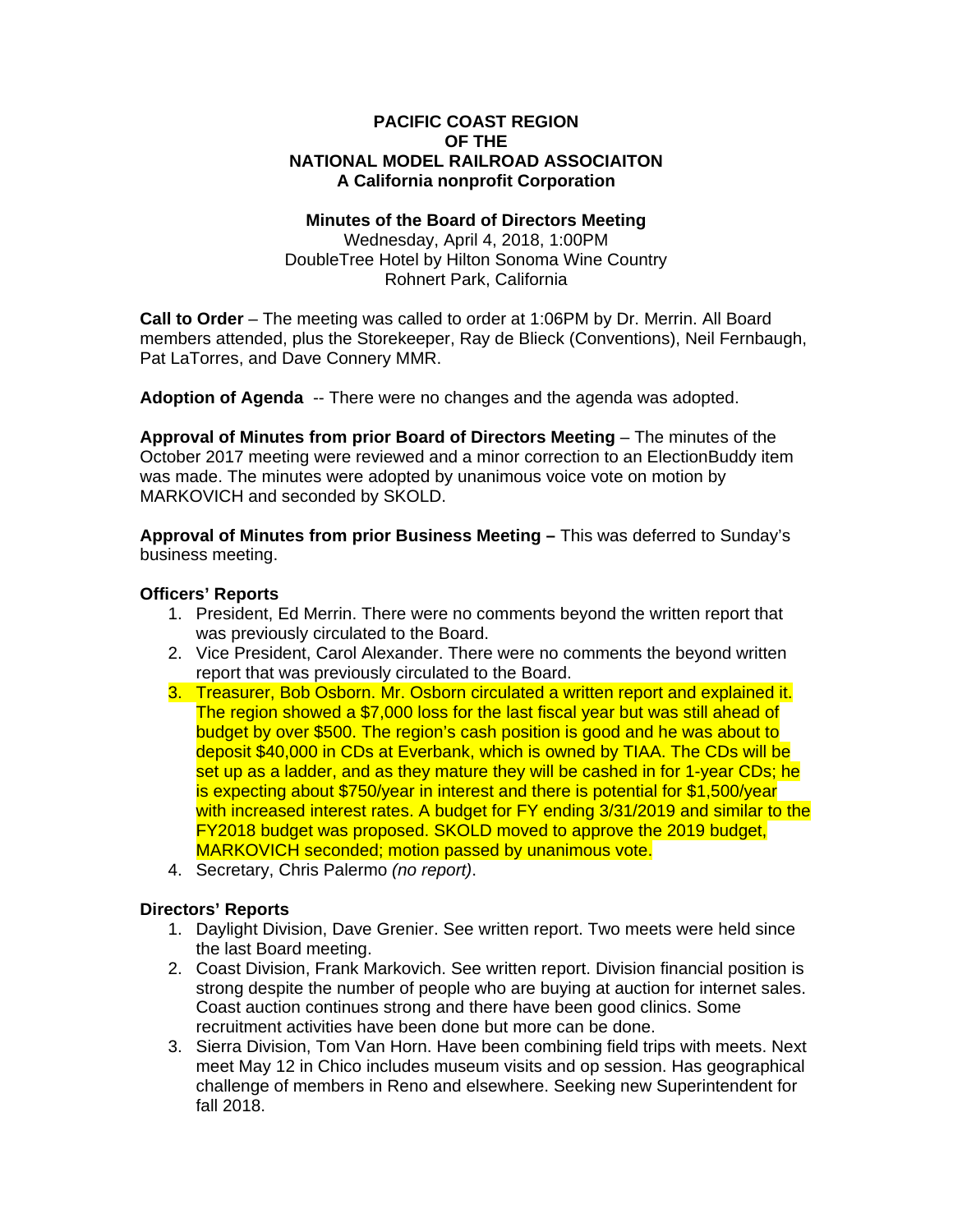4. Redwood Empire Division, Steve Skold. Treasury has gone from \$1,500 to \$5,500 by not printing its Callboard publication and having over 90% people receive it online. Maintaining 140+ members steadily.

# **Department Reports**

- 1. Administration, Ed Merrin. See President's report.
- 2. Awards, Ray de Blieck. Seeking new fabricator of award plates because of passing of Kermit Paul. Ray suggested that the best option is to find someone who owns a laser engraver.
- 3. Storekeeper a written report was circulated and there were no material events to discuss.
- 4. Election and ballot report, Jim Providenza; Ed Merrin. First ElectionBuddy election operated well despite numerous members not having e-mail. 777 eligible voters had email addresses; 20 bounced and phone follow-up will be needed. 38% rate of response to balloting compared to 10% for paper voting. 133 eligible voters didn't have emails so a letter was sent to them; 3 responded with emails; 14 returned ballots (11%). After convention, action will be taken to try to collect email addresses from the remaining 129 members. Considering a Branch Line article and will contact Ed and Chip.
- *5.* Membership, Doug Wagner *(absent; no report; advised that all relevant data has been published in Branch Line)*. A volunteer was requested to assume chair of membership activities.
- 6. Publications, Gus Campagna. No report as Gus was working convention registration.
- 7. Convention This position was vacant at the time of the Board meeting but outgoing chair Ray provided a report. He recommended discontinuing the use of a single registration fee that includes breakfast, banquet or other items and making everything an added item. *(Note: Many other issues relating to conventions are set forth in New Business below)* Dave Grenier tendered his resignation as webmaster for convention websites which was accepted by the Board with thanks for his many hours of prior service; he will continue to manage the regional website. The future convention schedule is:
	- 2018 (Redwood Empire)
	- 2019 (Sierra). Investigating McClellan convention facility at Sacramento.
	- 2020 (currently scheduled for Coast). Brief discussion of changing to Daylight division and possible venue in San Luis Obispo, Paso Robles, avoiding Cal Poly graduation.
	- 2021 Regional. Brief discussion of holding regional convention in Coast as a mini because National is the same year.
	- 2021 National (Coast Santa Clara, CA)
	- 2022 (currently scheduled for Daylight)

MARKOVICH moved that the Board resolve to hold the 2020 convention within Daylight division and 2021 mini meet in Coast. ALEXANDER seconded. Motion passed unanimously.

- 8. Contest, Guiseppe Aymar. GA reported that current contest is running smoothly. GA tendered resignation as Contest chair. Mark Poggendorf has been appointed to run Contest department in the future.
- 9. Achievement Program, (Jack Burgess). No report.
- 10. Non-Rail Activities, (vacant)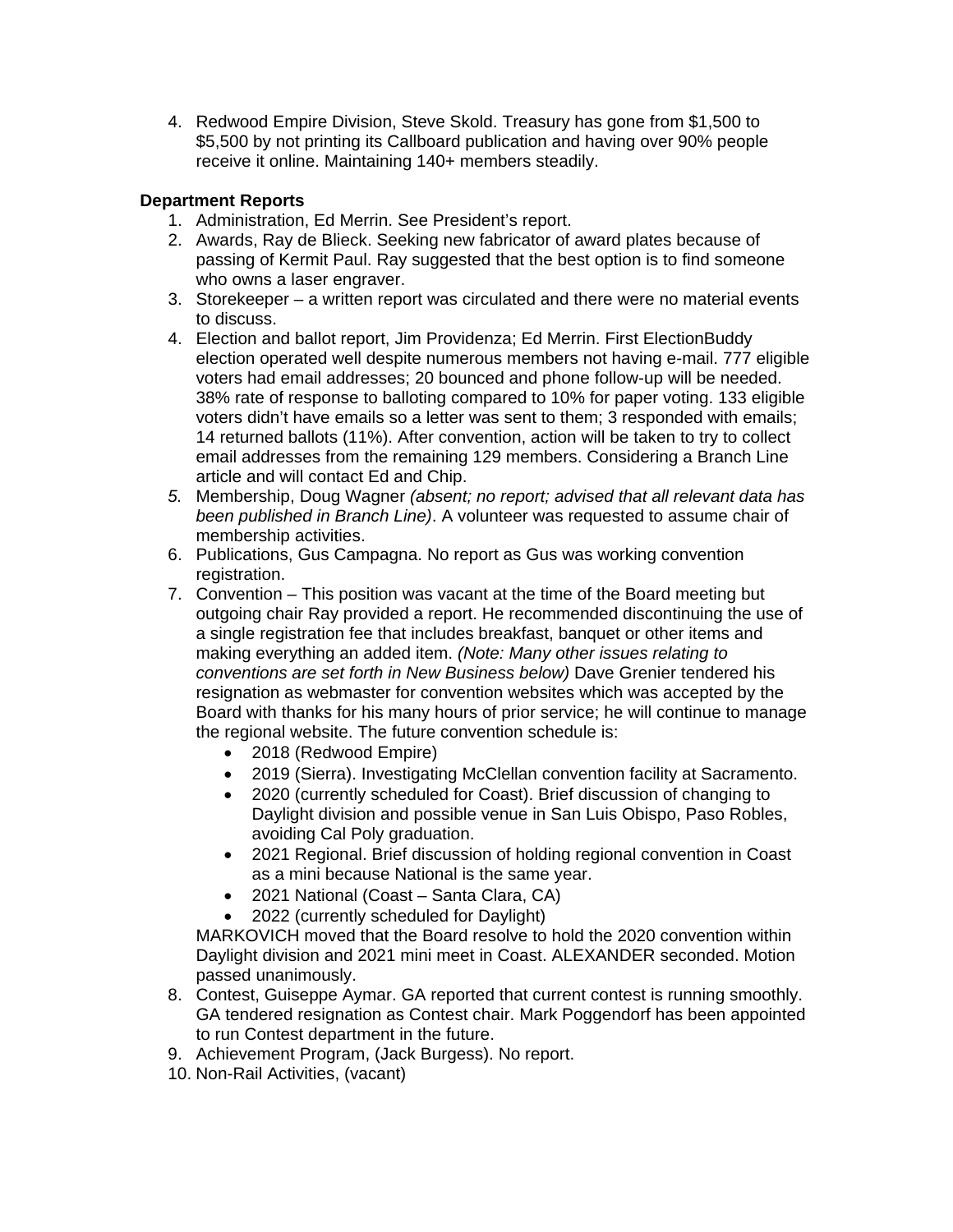## **Old Business**

1. Convention Manual Update - Carol, Ray *(Note – Draft was attached to Board package)*. See written draft that was circulated by email. Comments were invited from Carol before the next Board meeting.

2. New PCR logo – Carol. Proposed 3-color logo was shown and received positive response. Palermo volunteered to check on TM licensing with Union Pacific.

3. Electronic Balloting – Ed. The \$90 ElectionBuddy fee has been moved to the FY2019 budget as a recurring line item.

4. Build a Memory – Frank, Chris. Has been unsuccessful in finding volunteers to take over to bring layouts to shows, setting up, and being there all weekend to answer questions. This item will be dropped from future agendas*.*

5. Photo racks for contests – Ed, Giuseppe, Carol. New racks have been purchased and set up at the convention and used successfully. *Close this item.*

## **New Business**

- 1. Installation and welcome to elected Directors from Divisions.
- 2. Future conventions Ed, Frank, Chris, etc.
	- *a. Convention setup becoming more difficult. Do we go to minimeets? Do we pair up with other events? Brainstorm session on what to do - particularly with next year.*
	- *b. See attached benchmarking report (data gathered by Chris)*

*c. See attached memo (views expressed solely by Chris)* MARKOVICH proposed forming a convention working group to make a proposal to the Board. There was discussion of separating the hotel(s) from the convention site, using Veterans' Halls, fairgrounds, or the like. There was discussion of food & beverage costs and separating them from the registration fee, using outside caterers, food trucks, etc. There was discussion about what effect changes would have on the overall convention experience. There was discussion about communicating to the general membership via a Branch Line article or similar. PALERMO, ALEXANDER, deBLIECK and FERNBAUGH to work on committee.

- 3. Outreach and pairing Frank *What can we do to reach new members? GTE is just one venue but there are others. Would be good for someone to contact the local stores to see about getting a NMRA discount going with the local stores.* Posting. Marketing plan? Delegate to Divisions? Prepare flyer about NMRA discount program. There was a suggestion for a member survey of occupation, education or talents.
- 4. Make and take activity at future conventions Frank *Open to both members and non-members – Frank willing to lead a group to setting this up.* There was discussion of adding this as a discussion item for the convention working group and to position this as promoted to nonmembers. Examples include the Arduino clinic and these could be held either for divisions or region. 5. Cybersecurity – Ed Merrin reminded the Board that information on the
- Callboard may have been harvested and is being subjected to misuse in phishing e-mails. Any message that is short and cryptic, or related to funds requests, should be viewed with suspicion.